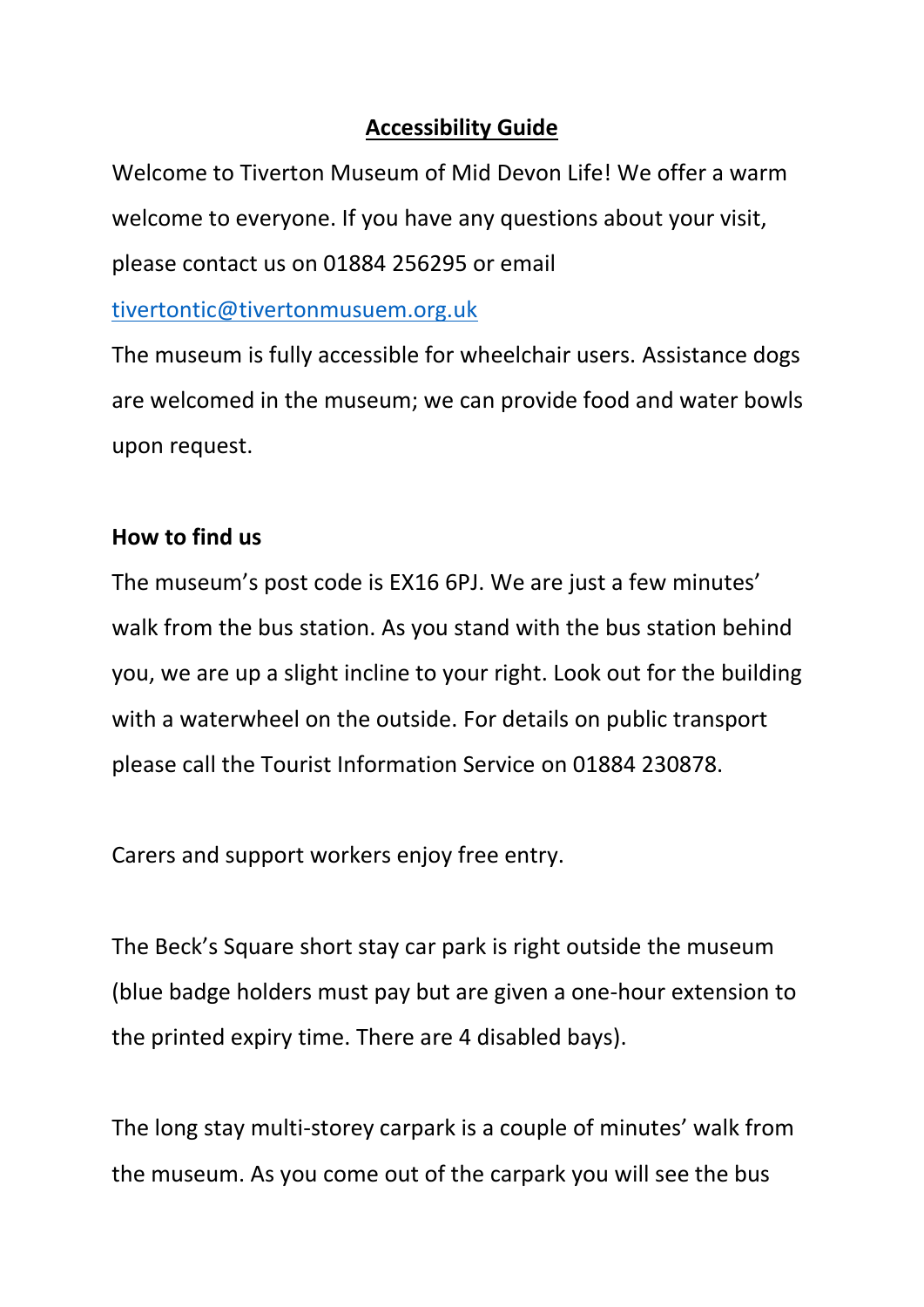station; the museum is up a slight incline to the left of the bus station. Look out for the building with a waterwheel on the outside.



#### **Physical Access**

Tiverton Museum has two floors with two sets of stairs and a lift.

### **Ground floor**

The Main Entrance provides level access to the Museum. There are two doors in the foyer area (both 89 cm wide); the inner door is propped open. In cold weather the outer door is closed; there is a bell to the left of the door to ring for attention if you require assistance.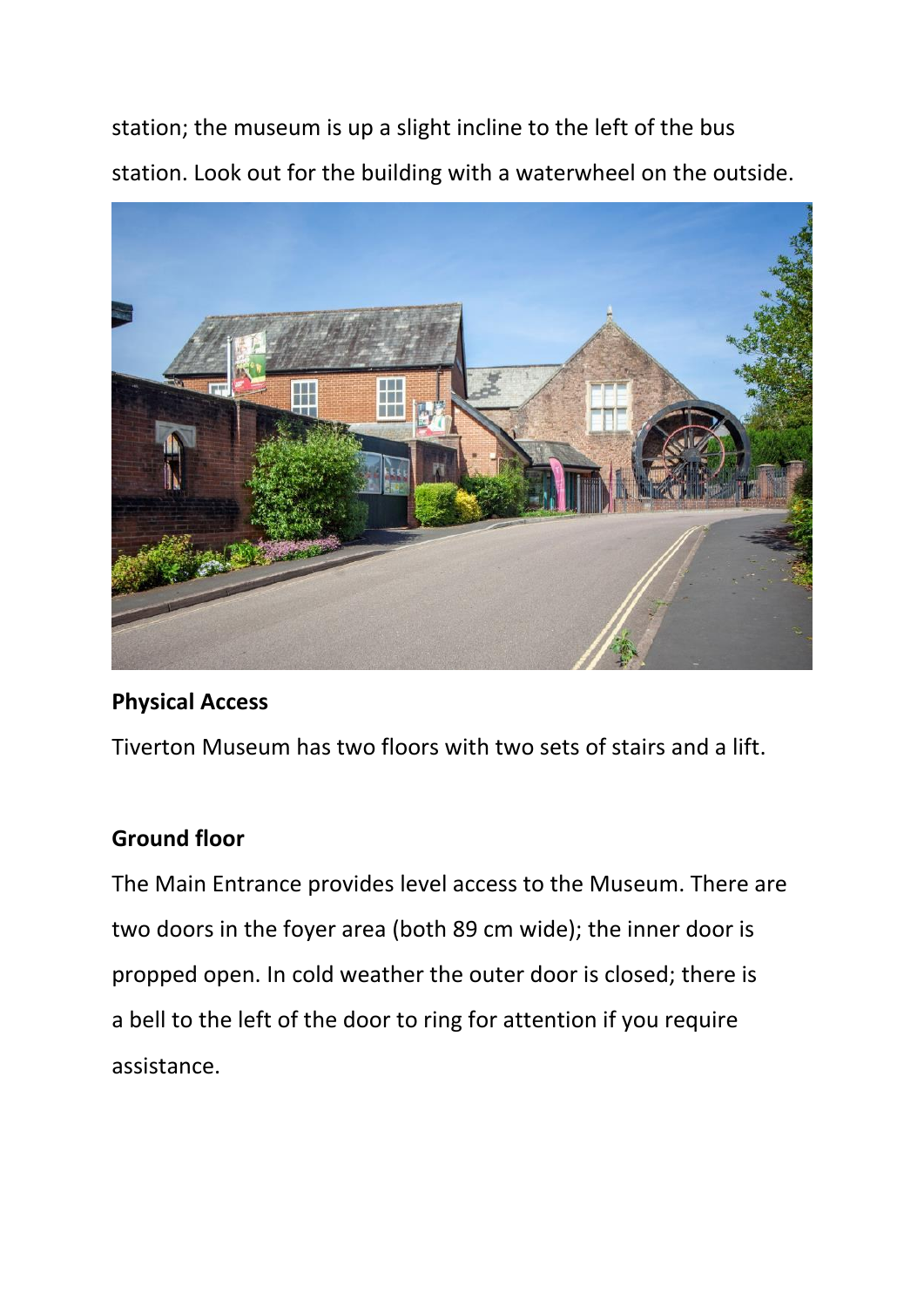The reception area, shop, Tourist Information and toilets are all on the same level as the entrance.



(Front door, foyer and front desk)

There is a one way route marked by arrows on the floor throughout the museum (and signage for wheelchair users to access the lift).

The floors have carpet tiles throughout with a low pile (apart from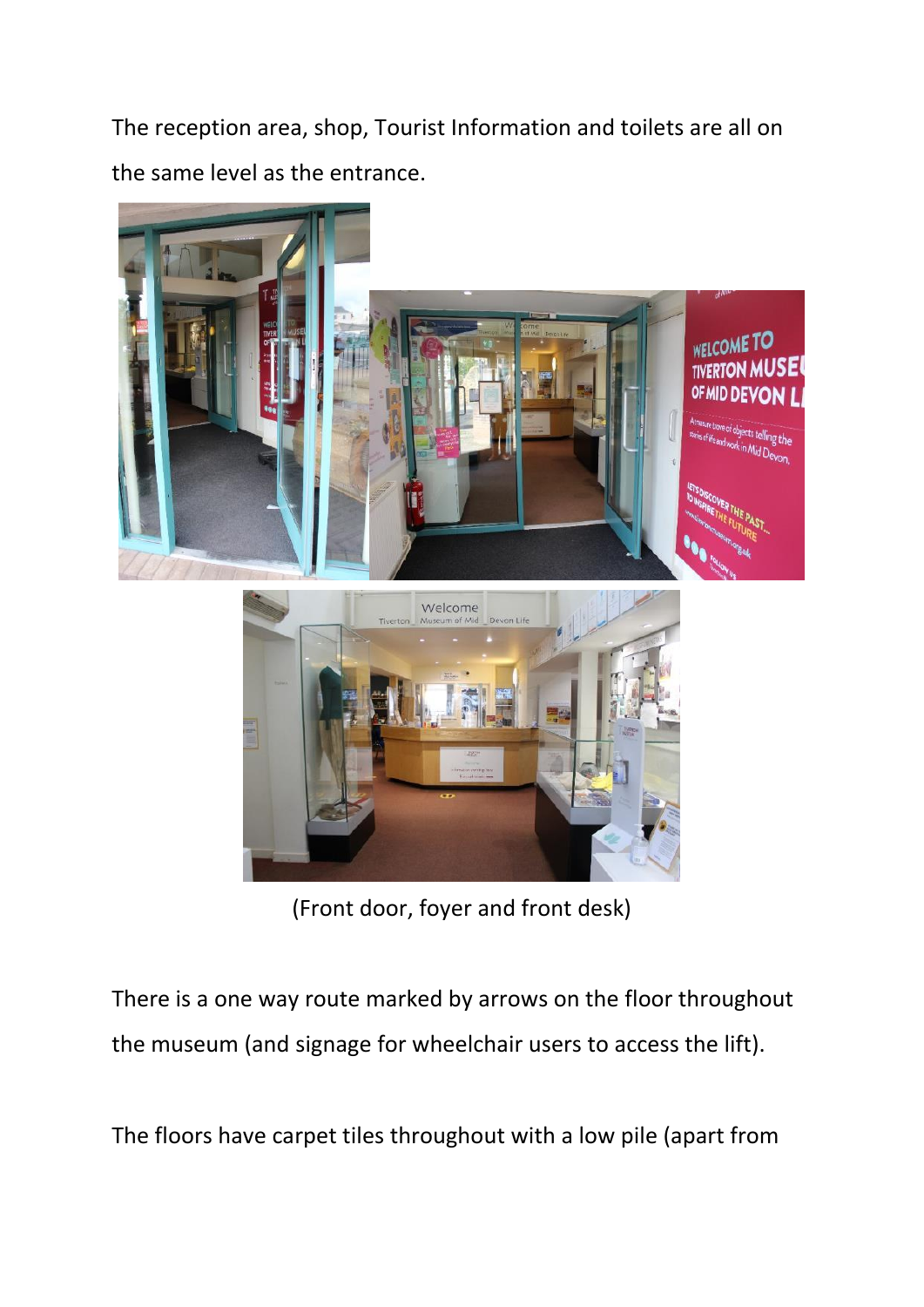the Agricultural Gallery and the Kitchen/Laundry Gallery which have lino floors). The galleries across the Yard have alternative floor coverings which are detailed below.

There is a small incline from the Front Desk down to the ground floor galleries which is marked on the floor.

The Education Room is located on the ground floor with a small upwards incline into the room.

#### **First Floor**

The First Floor can be accessed by a set of stairs from the Agricultural Gallery which has 14 steps and a further 2.

There are some small inclines on the First Floor: from the Wool Trade Gallery up into the Archaeology Gallery, and down out of Archaeology Gallery; down from the Kitchen/Laundry Gallery to the Upper Amory Gallery. These are marked with yellow handrails.

The Ground Floor is accessed by a wooden staircase with 18 steps. There are some retractable barriers to direct visitors around the First Floor, please feel free to move them to access the lift. There is a map to direct visitors back to the lift (at the top of the wooden stairs).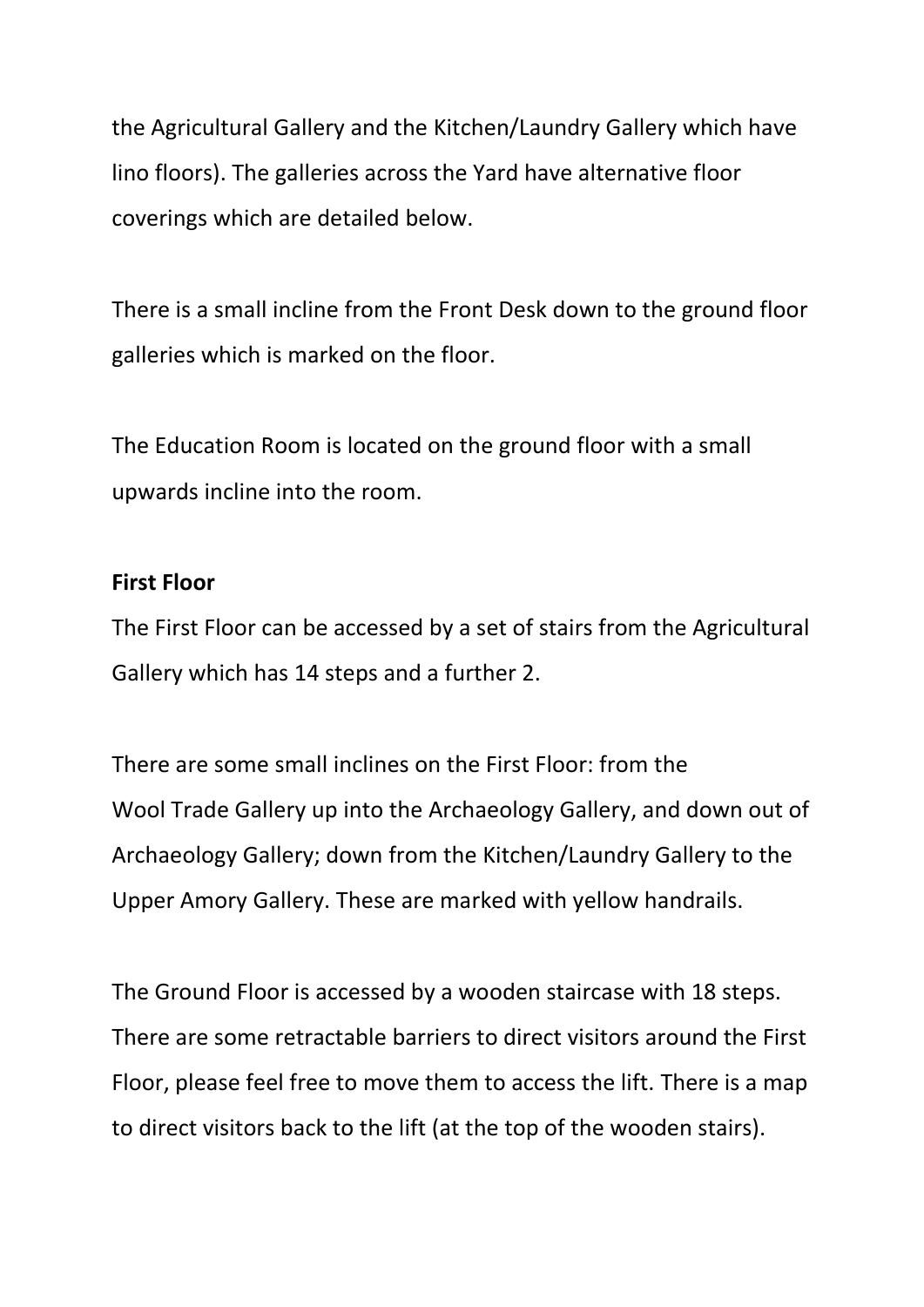# **The Yard, Alford and Authors Galleries**

The Yard has a tarmac finish which is a little uneven in places. The easiest route for wheelchair users to access the Yard is through the shop rather than through the Lower Amory Gallery.

The Alford Gallery has level access with a concrete floor.

The Authors Gallery is accessed through glass double doors (for assistance please ask at the Front Desk). There is level access with a lino and wooden floor. There is a shallow ramp upwards to access the far side of the gallery, or a set of 5 steps. There is no wheelchair access into the cab of the Tivvy Bumper engine.

# **Facilities**

# **Toilets and baby changing facilities**



All toilets are by the entrance on the Ground Floor, including a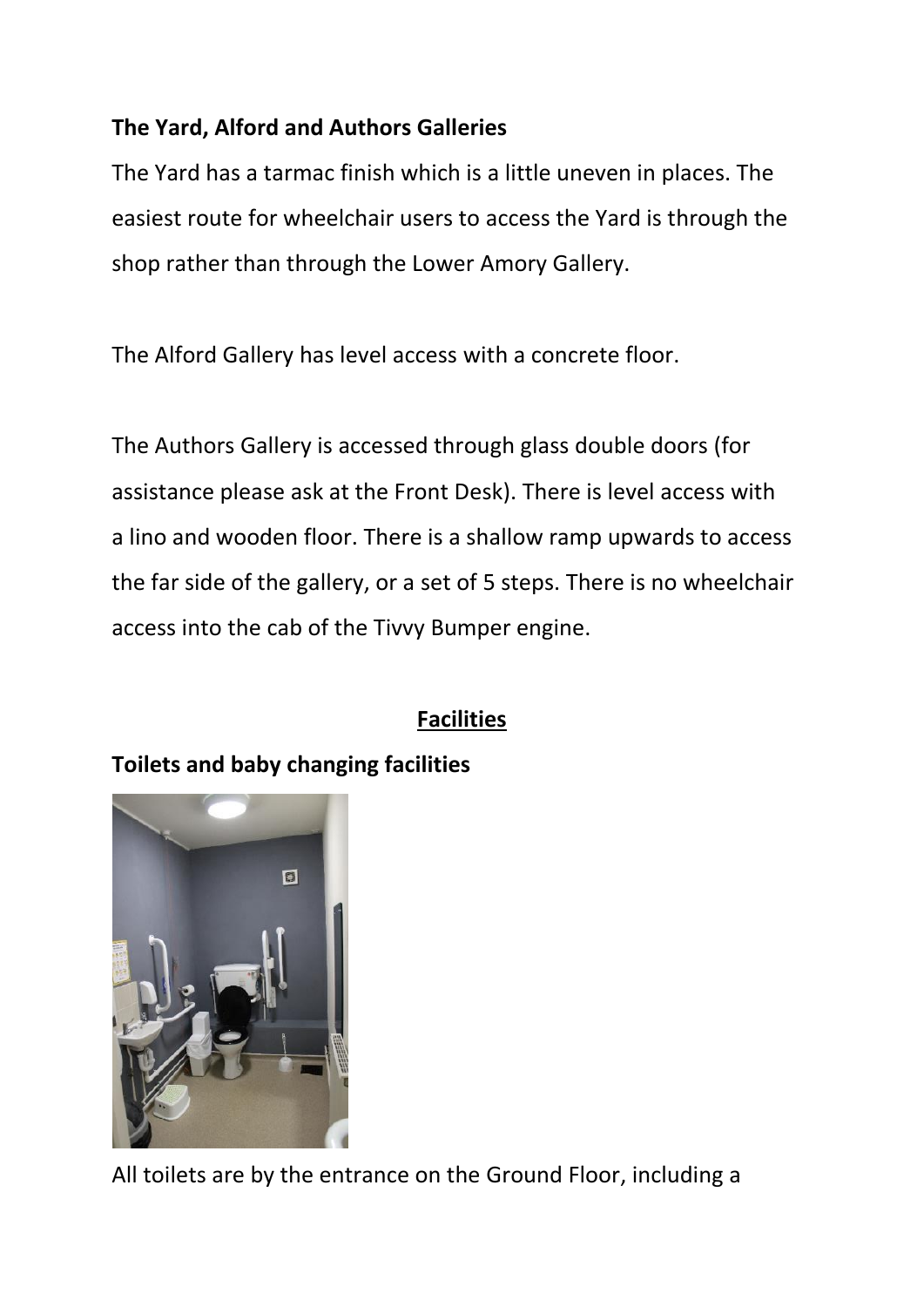wheelchair-accessible toilet (pictured). Baby change is available in the ladies and gentlemen's toilets. **The nearest Changing Places Toilet is located in Tescos on Blundell's Way, Tiverton EX16 4DB.**

## **Wheelchairs**

The Museum is fully wheelchair accessible. A manual wheelchair is available and can be booked in advance by telephoning 01884 256295 or borrowed on the day by asking a member of staff at the front desk.

### **Seating**

There are seats (benches and padded chairs) throughout the museum. These are marked on the plan of the museum given to visitors upon arrival.

### **Large print**

Introductory text for each gallery is available in large print format (available by the Front Desk)

### **Induction loop**

A portable induction loop is available on the Front Desk on request. Magnifying glasses are available from the Front Desk.